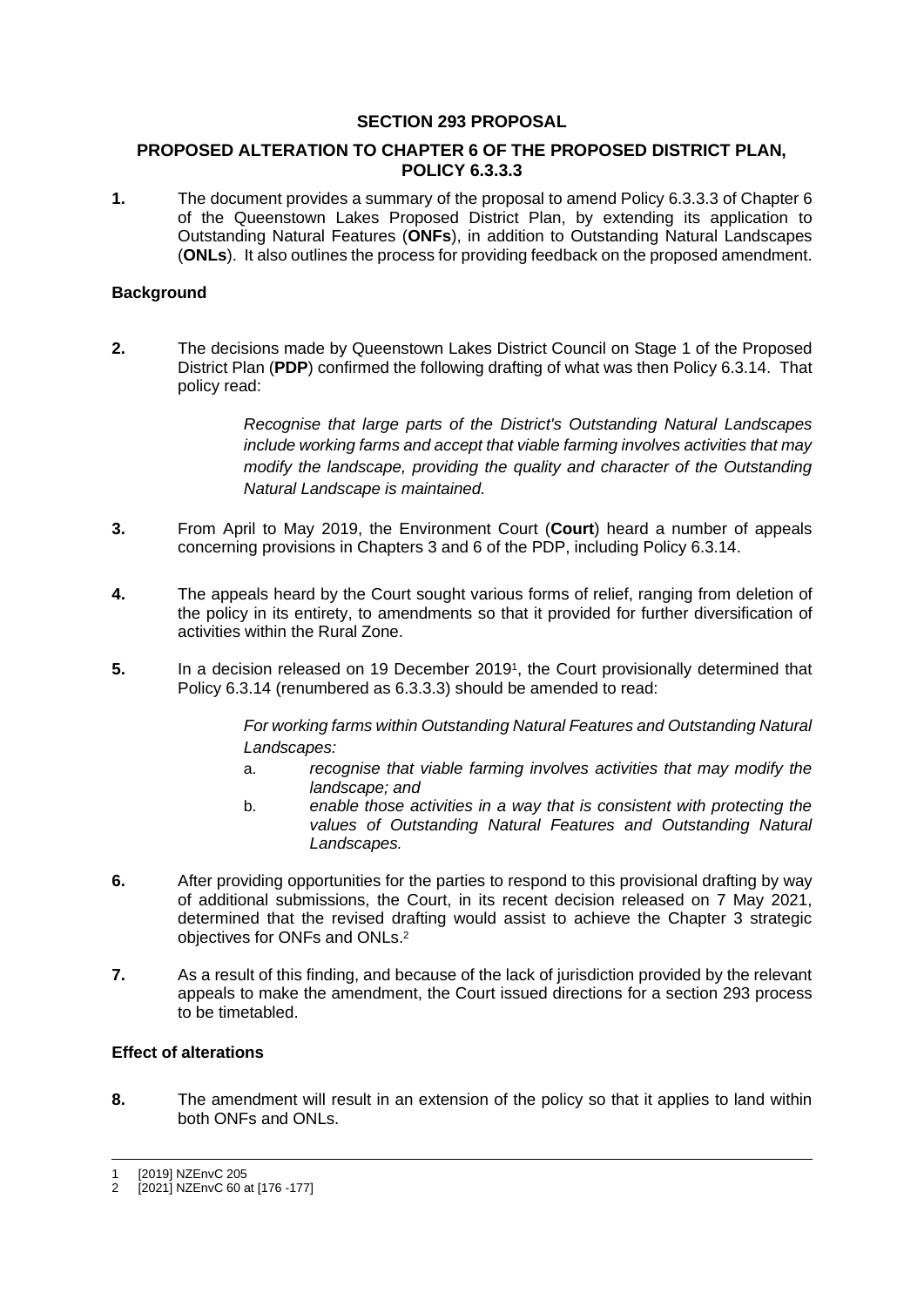- **9.** The practical effect of this extension is that when consent is sought by 'working farms', for farming activities within ONFs, those applications will need to engage with Policy 6.3.3.3. Policy 6.3.3.3 recognises that farming activities may modify the landscape, and enables those activities in a manner that is consistent with protecting the values of ONFs and ONLs.
- **10.** If you wish to discuss this operation of the relevant provisions with Council in more detail, please contact the Council's duty policy planner at [pdpenquiries@qldc.govt.nz](mailto:pdpenquiries@qldc.govt.nz) or at 03 441 0499.

### **Section 293 process / next steps**

- **11.** Section 293 of the Resource Management Act 1991 allows the Environment Court to direct appropriate procedural steps to provide for the consideration and determination of amendments to planning documents that arise during hearings, but which lack jurisdiction.
- **12.** In this case, the Environment Court has directed that a section 293 process be used to address the proposed amendments to Policy 6.3.3.3.
- **13.** This document has been prepared to accompany a public notice, which advises of the proposed amendment and the associated directions issued by the Court.
- **14.** The directions allow for the making of written comments on the proposed amendment, by **17th November 2021**. After all written comments are received, the Council will file a report with the Court, and the Court will then consider the matter further. Please provide any written comments on the section 293 form provided, by email at [pdpsubmission@qldc.govt.nz.](mailto:pdpsubmission@qldc.govt.nz)
- **15.** The complete directions issued by the Court are set out below:

Under s293, to enable consideration of an amendment to Policy 6.3.3.3 to also refer to Outstanding Natural Features (ONFs), it is directed:

#### *Notification*

- a. Within 15 working days of the date of this decision, QLDC must:
	- (i) send written notice by way of letter to all registered ratepayers of land within the extent of the mapped ONFs on the PDP plan maps, advising of the proposed amendment to Policy 6.3.3.3; and
	- (ii) publicly notify the proposed policy amendment, by way of notice uploaded to Council's website, in order to provide other parties, with an interest in the amendment to Policy 6.3.3.3, an opportunity to join the section 293 process.

*Rights to make written comments*

- b. By the date specified in the notices required by (a)(i) and (ii) (but not less than 15 working days after the date of written notice), any affected landowners or any other person with an interest in the proposed amendment to Policy 6.3.3.3, may provide to Council:
	- (i) written comments on the proposed policy amendment; and
	- (ii) any supporting affidavit evidence.